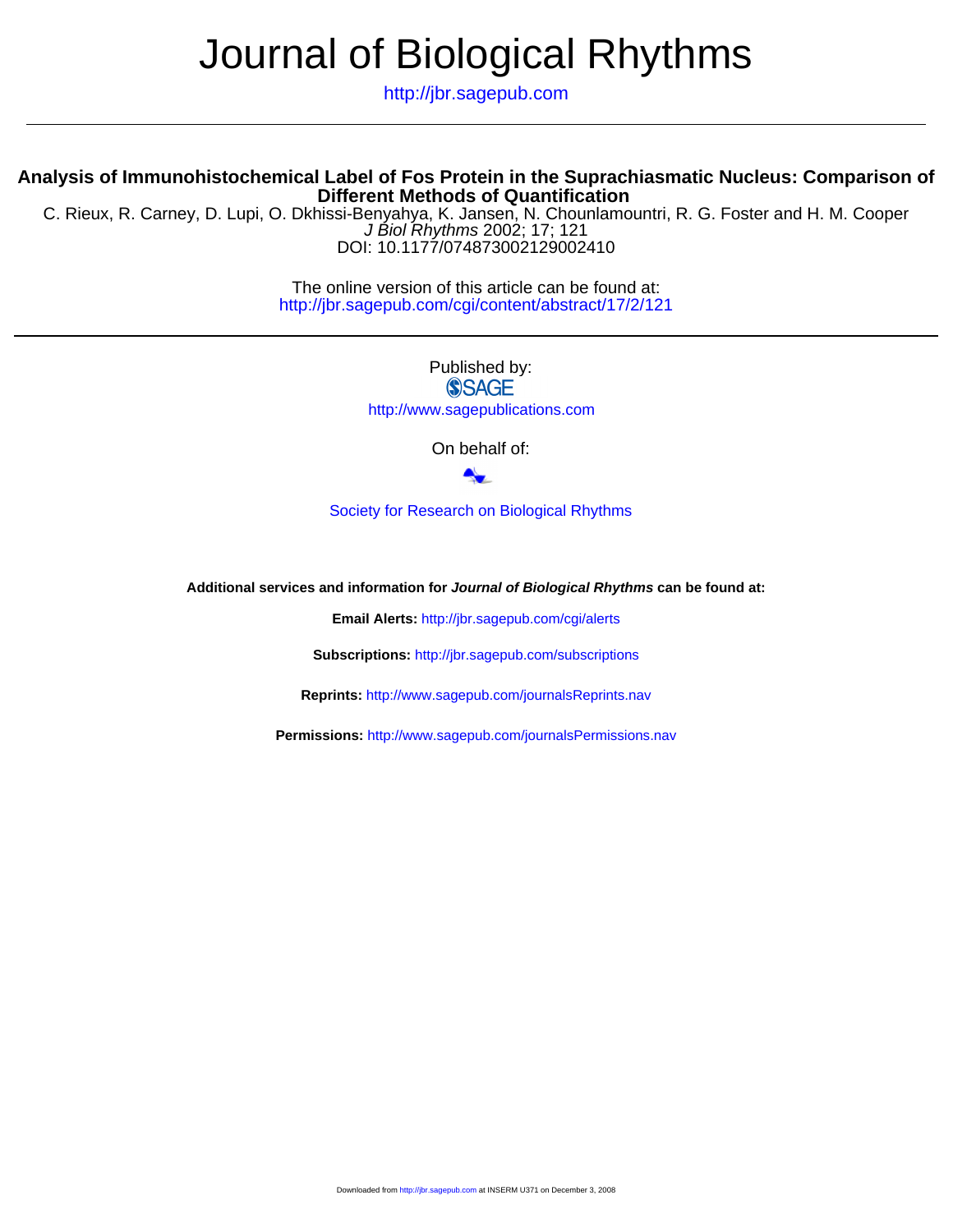# Analysis of Immunohistochemical Label of Fos Protein in the Suprachiasmatic Nucleus: Comparison of Different Methods of Quantification

C. Rieux,\* R. Carney,\*,† D. Lupi,\*,† O. Dkhissi-Benyahya,\* K. Jansen,<sup> $\ddagger$ 1</sup> N. Chounlamountri, R. G. Foster,<sup>†</sup> and H. M. Cooper<sup>\*,2</sup>

*\*Institut National de la Santé de la Recherche Médicale Unité 371, Cerveau et Vision, 18 Avenue du Doyen* Lépine, 69675 Bron, France, †Department of Integrative and Molecular Neuroscience, Division of Neuro*science and Psychological Medicine, Imperial College School of Medicine, Charing Cross Campus, St. Dunstan's Road, London W6 8RF, United Kingdom, ‡ Biological Center, University of Groningen, Kerklaan 30, P.O. Box 14, 9750 AA Haren, the Netherlands*

> *Abstract* The induction of the proto-oncogene *c-fos*, and its phosphoprotein product Fos, has been extensively used to study the effects of light on the circadian pacemaker in the suprachiasmatic nucleus (SCN). Experimental approaches to the quantification of Fos induction have mainly been based on immunohistochemistry and subsequent measure of Fos immunoreactivity (IR) in sections of the SCN. In this study, the authors compare several methods of quantification using optical density image analysis or counts of Fos-IR labeled cells. To assess whether optical density measures using image analysis reflect the amount of Fos in brain tissue, the authors developed standards of known concentrations of Fos protein in an agar matrix. The agar standards were sectioned and treated simultaneously with sections of the SCN from animals exposed to different levels of irradiance. Optical density was found to be proportional to the quantity of Fos in the sections, indicating that this measure accurately reflects relative levels of Fos protein induction. Quantification by optical density analysis allows an objective measure in which the various parameters, conditions of illumination, and threshold can be maintained constant throughout the analysis. Counting cells by visual observation is more subjective because threshold values cannot be precisely defined and can vary according to the observer, illumination, degree of label, and other factors. In addition, cell counts involving direct visual observation, automated cell counts, or stereological methods do not take into account the difference in the density of label between cells, thus giving equal weight to lightly or densely stained cells. These measures are more or less weakly correlated with measures of optical density and thus do not accurately reflect the amount of bound Fos protein in the tissue sections. In contrast, labeled surface area as measured by image analysis shows a linear relationship with optical density. The main outcome of this study is that computer-assisted image analysis provides an accurate and rapid method to determine the relative amount of Fos protein in the SCN and the effects of light on intracellular signaling mechanisms involved in the circadian clock.

JOURNAL OF BIOLOGICAL RHYTHMS, Vol. 17 No. 2, April 2002 121-136 © 2002 Sage Publications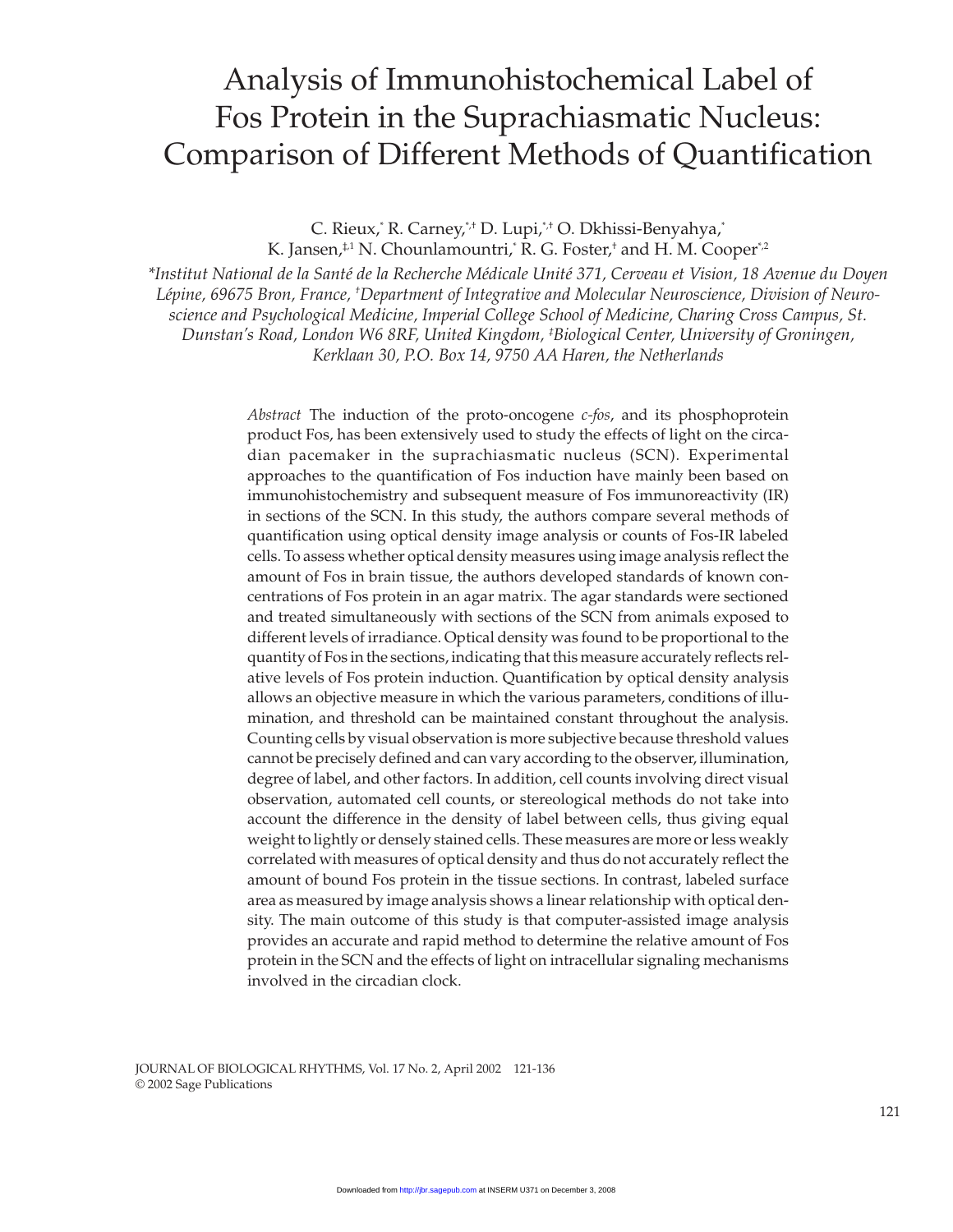In rodents, the coupling of light information to intracellular signaling pathways within the circadian pacemaker in the suprachiasmatic nucleus (SCN) involves the proto-oncogene *c-fos* and its product, the phosphoprotein Fos (Rea, 1989; Earnest et al., 1990). Fos expression has been shown to be correlated with both light input and behavioral output of the circadian clock. The phase dependence of light-induced Fos expression is similar to that for light-induced phase shifts of locomotor activity (Aronin et al., 1990; Rusak et al., 1990, 1992; Kornhauser et al., 1990, 1992; Colwell and Foster, 1992; Schwartz et al., 1994; Cooper et al., 1998). Furthermore, the amplitude of Fos induction in the SCN is proportional to the total number of photons in the light stimulus (Kornhauser et al., 1992; Dkhissi-Benyahya et al., 2000). Pharmacological agents that block behavioral phase shifts also block the photic stimulation of *c-fos* in the SCN of the hamster (Vindlacheruvu et al., 1992; Rea et al., 1993; Colwell et al., 1993), and light-induced phase shifts of rat circadian locomotor activity are prevented by intracerebroventricular injections of antisense oligodeoxynucleotides to both *c-fos* and *JunB* (Wollnik et al., 1995).

The exact role of *c-fos* in the clock mechanism is not yet characterized; nevertheless, because the kinetics of *c-fos* and *mPer1* induction appear to be more or less simultaneous (Shigeyoshi et al., 1997), it is possible that light-induced *c-fos* and *mPer1* may act in synergy to phase shift the clock. Alternatively, *c-fos* could play a role in the induction of *mPer1* (Best et al., 1999). For example, baclofen strongly reduced *c-fos* and *mPer1* induction in response to light, suggesting that a common signaling pathway governs both events (Crosio et al., 2000).

During the past decade, the study of Fos induction in the SCN has been a useful tool for investigating various responses of the circadian system to photic stimulation including phase dependence, photon integration, response to twilight, and conditioned entrainment (Rea et al., 1989; Amir and Robinson, 1995; Zhang et al., 1996; Cooper et al., 1998; Lupi et al.,

1999; Dkhissi-Benyahya et al., 2000; Crosio et al., 2000). These studies are often based on the immunohistochemical detection of Fos protein in SCN sections, followed by different methods of quantification. The expression of Fos in brain sections is usually visualized using a multistep immunohistochemical procedure involving the chromogen diaminobenzidine (DAB), which produces an optically dense brown or black reaction product. The most commonly used method to evaluate the level of Fos immunoreactivity (IR) has been direct visual counts under microscopic observation of Fos immunopositive nuclei (Amir and Robinson, 1995; Zhang et al., 1996; Breen et al., 1996; Gillespie et al., 1999; Amy et al., 2000; Muñoz Llamosas et al., 2000). However, this method contains two sources of errors. The first source is related to the subjective visual estimation of the threshold above which cells are considered to contain significant Fos label. This judgment can vary among observers and according to the density of label on lightly and densely labeled sections. A second error results from the use of nonstereological methods in thick sections leading to inaccuracies in the estimation of counted objects (cell nuclei). Several immunocytochemistry studies have used stereological techniques to overcome this difficulty, but they still rely on subjective visual judgments (West, 1993; Jansen, 2001). So far, in only one study were Fos-IR labeled cells analyzed stereologically (Bilsland and Harper, 1998). Recently, computer-assisted image analysis techniques based on measures of optical density (OD) of label in sections have been developed. These methods allow rapid, objective, and automatic evaluation of the intensity of label and avoid the problems related to subjective estimations and use of a stereological approach (Cooper et al., 1998; Lupi et al., 1999; Dkhissi-Benyahya et al., 2000). However, it is often difficult to compare the results of different methods of quantification (number of cells vs. OD), and no study has attempted to determine to what extent the method of quantification reflects the amount of Fos protein in the brain sections.

<sup>1.</sup> Current address: Tissue Engineering/Medical Biology, Academic Hospital—University of Groningen, Hanzeplein 1, 9713 GZ Groningen, the Netherlands.

<sup>2.</sup> To whom all correspondence should be addressed: Institut National de la Santé de la Recherche Médicale Unité 371, Cerveau et Vision, 18 Avenue du Doyen Lépine, 69675 Bron, France; e-mail: cooper@lyon151.inserm.fr.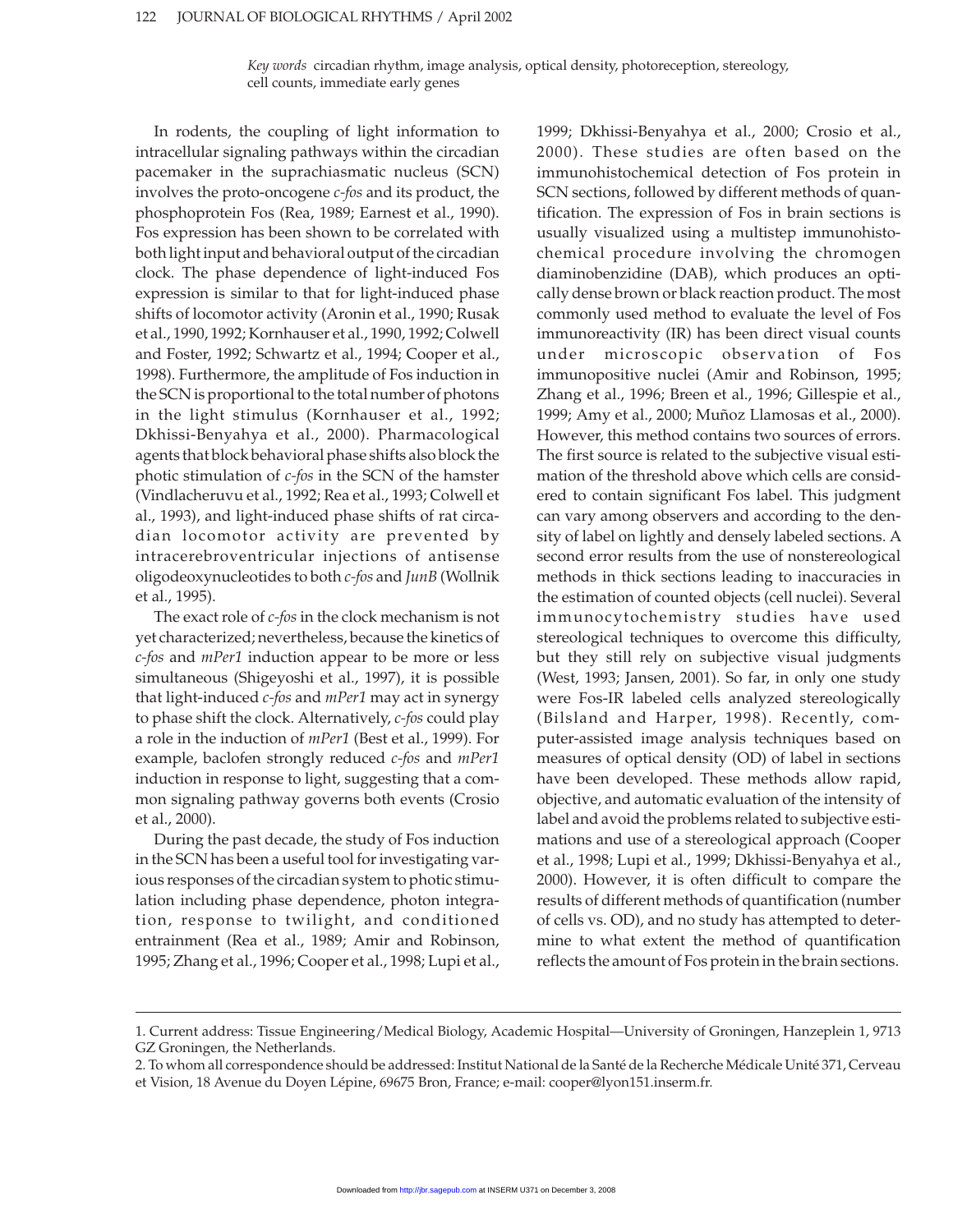oped to quantify different proteins or other molecules in brain sections. These methods are based on a comparison of the measure of OD of the immunohistochemical label in brain sections to a series of known concentrations of the molecule in a set of defined standards (Schipper, 1983; Schipper et al., 1984; Nabors et al., 1988; Jojich and Pourcho, 1996). We have used this approach to evaluate relative quantities of Fos-IR label in sections of the SCN.

The first part of this article discusses the use of a computer-assisted image analysis to quantify Fos protein in the SCN following exposure of mice to different levels of irradiance of monochromatic light. Photic stimulation was chosen to assess the method because previous studies have shown that Fos induction in the SCN is proportional to the irradiance level of the stimulus (Kornhauser et al., 1992; Lupi et al., 1999; Dkhissi-Benyahya et al., 2000). We aimed to verify that the measure of OD of the immunohistochemical label is proportional to the relative concentration of Fos in the tissue. We thus developed standards of known concentration of Fos in an agar matrix that could be sectioned similar to brain tissue. Indeed, the immunohistochemical procedure involving DAB as the chromogen leads to the formation of a five-layered complex composed of antigen, primary antibody, secondary biotinylated antibody, avidin-biotinperoxidase, and DAB in which each step of the processing can react nonlinearly. The second part of this article compares this method of analysis with other techniques including direct visual cell counts, stereological cell counts, computer-automated cell counting, and surface area measurement of Fos-IR label using computer-assisted image analysis.

# **MATERIALS AND METHODS**

#### **Light Stimulation and Perfusion**

Mice (C3H/He) were initially maintained in a 12:12 light-dark cycle using fluorescent lights (approximately 300 lux). Eight to 10 days prior to light stimulation, animals were kept under constant darkness. At CT16, mice were exposed to a 15-min monochromatic light pulse (510 nm) at either subsaturating (0.02  $\mu$ W/cm<sup>2</sup>; *n* = 3) or saturating (7  $\mu$ W/cm<sup>2</sup>; *n* = 3) levels of irradiance. Control animals (*n* = 3) were treated identically but did not receive light stimulation. All treatment of animals was in accordance with current international regulations on animal care, housing, and

Following light exposure, mice were kept in constant darkness. Ninety minutes after the beginning of the pulse, the mice were rapidly anaesthetized in darkness with chloroform followed by a lethal dose of sodium pentobarbitol (100 mg/kg). Animals were perfused transcardially with 0.9% saline followed by 4% paraformaldehyde. Brains were removed from the skull and postfixed in the same fixative for 24 h then stored in PB 0.01M with 0.1% sodium azide. Prior to sectioning, brains were cryoprotected by immersion in 30% sucrose in PB 0.01M for 24 h. Serial coronal sections were made at 40 µm on a freezing microtome, and all sections of the SCN were collected. The brains are always blocked in the same way and checked for any asymmetry during the sectioning.

# **Preparation of Fos Standards**

A 3% agar matrix was used for incorporation of standard concentrations of Fos peptide (PP10, Oncogene Research, Calbochem, La Jolla, CA). The matrix was formed by adding agar to distilled water at 70 to 80 °C with 30% sucrose. Fourteen individual samples of Fos peptide concentrations were prepared, with final concentrations ranging from  $1.1 \times 10^{-3}$  µg/mL to 4.545 µg/mL. The standard mixtures were poured into molds to form  $1 \times 1$  cm agar blocks. The agar blocks were placed 12 h in 4% paraformaldehyde to form covalent bonds between Fos and the agar matrix. Sections of 40 µm were cut from agar blocks on a freezing microtome and were stored in PB 0.01M until use.

Previous investigations have used various methods to develop standards using a variety of materials such as homogenized brain paste (Biegon and Wolff, 1986), polyacrylamide films (Streefkerk and van der Ploeg, 1973), Parlodion (celloidin) (Jojich and Pourcho, 1996), and gelatin (Schipper and Tilders, 1983; Schipper et al., 1984). Nabors et al. (1988) compared different artificial media including agar, gelatin, and agar-gelatin that could be treated exactly like fixed brain tissue, and found the most suitable matrix to be 3% agar. The 3% agar matrix has many advantages: Agar is fluid when heated at 70 to 80  $\degree$ C, allowing homogeneous incorporation of the antigen (Fos peptide), and the agar block can be cut easily on a microtome. The agar sections are almost colorless and can be treated free-floating immunohistochemically, processed, and mounted on slides identically to brain sections.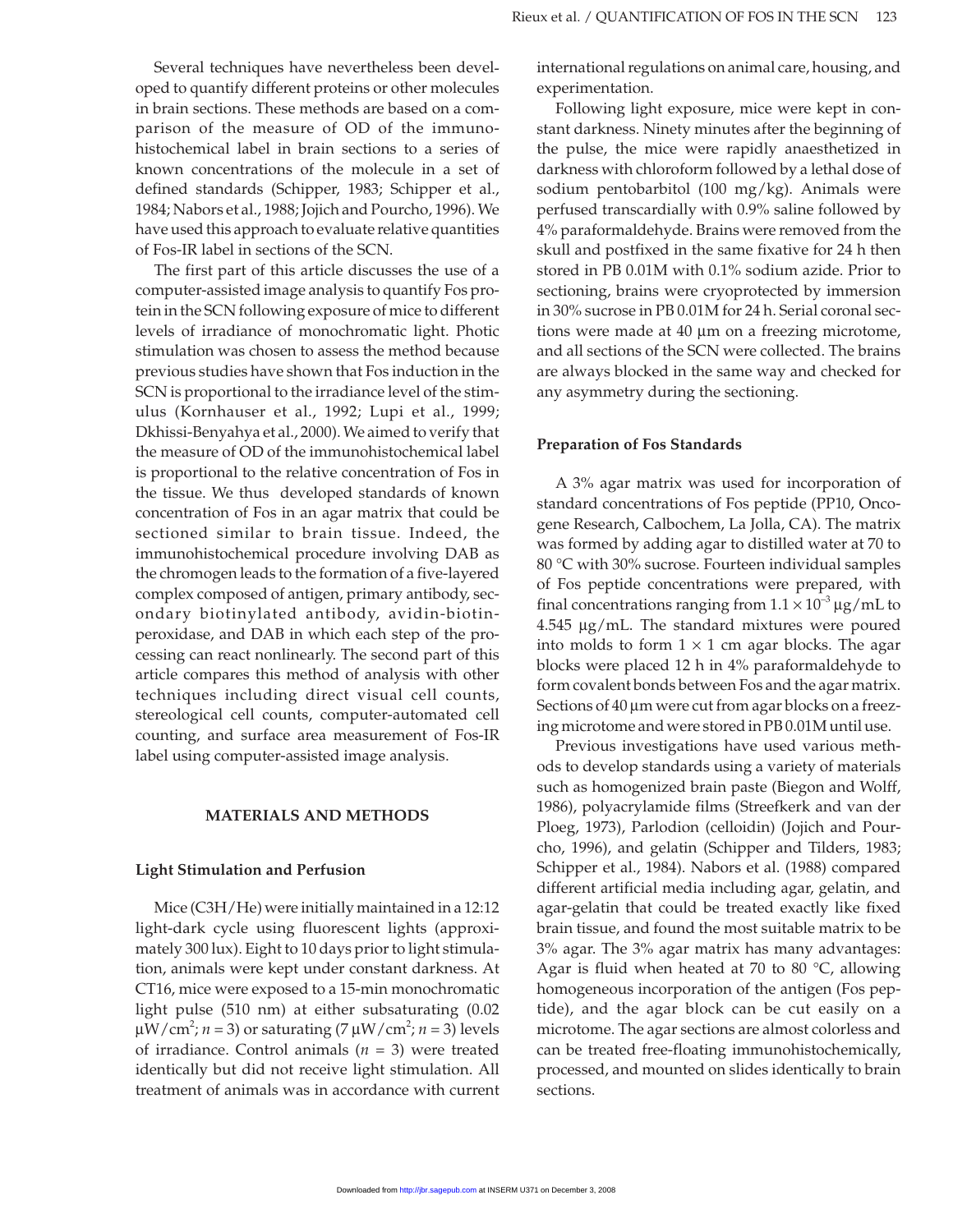# **Fos Immunohistochemistry**

Brain sections and Fos standards were processed simultaneously in the same reaction trays to obtain comparable staining intensity. In the laboratory, we use a large multiwell tray allowing the processing of 2000 sections from up to 120 different animals. Identical and simultaneous histological treatment is important because previous tests have shown that valid quantitative comparisons are only possible if all sections of the series are treated simultaneously in the same reaction trays.

Endogenous peroxidase was first suppressed using a solution of 50% ethanol in saline with 0.03%  $H_2O_2$ . Free-floating sections were rinsed briefly in PB (0.01M, pH 7.4) with 0.9% saline, 0.3% triton, and 0.1% sodium azide (PBSTA) and blocked with 1.5% normal goat serum. Sections were incubated in the anti-Fos primary antibody for 3 days at 4 °C (Ab-5 rabbit antiserum, Oncogene Research; final dilution 1:20000). Sections were rinsed twice in PBSTA and incubated in the secondary biotinylated antibody for 2 h (BA-1000 goat antiserum, Vector Laboratories, Burlingame, CA; final dilution 1:200). After 2 rinses in PBSTA, sections were incubated in an avidin-biotin-horseradish peroxidase complex (Vectastain ABC Elite Kit, PK-6100, Vector Laboratories). After one rinse in PBSTA and two rinses in Tris buffer (0.05M, pH 7.6), HRP was visualized by incubation in 0.2% 3,3′-diaminobenzidine with 0.5% ammonium nickel sulfate and 0.015% hydrogen peroxide in Tris buffer. The sections then received additional rinses, were mounted on gelatinized slides, and were coverslipped with Depex.

Control sections were used to test the specificity of the immunohistochemical reaction. Primary antibody was replaced by normal goat serum at the same concentration as the antibody, secondary antibody was replaced by normal goat serum, and primary antibody was preincubated with Fos peptide (PP10, 33 µg/mL Fos solution, Oncogene Research) in excess before the antibody incubation. In these cases, no labeling was observed in either brain or agar sections. In addition, when agar sections were processed as other sections but did not contain any Fos peptide, no labeling was observed.

#### **Image Analysis**

Analysis of OD of both the brain and agar sections was performed by a computer-assisted system. This

system consists of a computer with specific image analysis software (Visiolab, Biocom, Les Ulis, France) coupled to a microscope (Aristoplan, Leica Microsystems, Heidelberg, Germany) via a cooled digital camera (Photonic Science, St Étienne, France). The software analyzes the gray level (GL) of every pixel of the digitized image. The values of GL can vary from 0 (black) to 255 (white). OD can be calculated from the GL through the relation  $OD = -log$ (GL(object)/GL(max)), where GL(max) is the mean GL of a reference region of maximal transmittance. The two values are inversely related: as GL increases, OD decreases, and vice versa. In more general terms, OD is defined as –log (transmittance).

#### *SCN Tissue Sections*

The image analysis system was used to determine the integral optical density (IOD) of the labeled SCN sections. The IOD of a labeled section is defined as the integral sum of the surface area of single pixels of a digitized image of SCN multiplied by their corresponding OD values. IOD represents a value that takes into account both the intensity of the DAB staining and the labeled surface areas. The OD of the background was first determined from an adjacent area of hypothalamus that did not contain Fos-positive cells. The background (based on average OD) for each animal was systematically measured and in general did not vary more than  $\pm 3\%$ . A threshold value was determined for detection of label significantly above the background level. This threshold is required because local variations in background can erroneously be included as significant levels of label. Only pixels with an OD above the threshold are considered to exhibit a significant label and are taken into account in the calculation of the IOD. The threshold is chosen before the beginning of the analysis and is kept constant. Note that in our analysis, the IOD of every section containing the SCN is summed; thus, the measure represents the *total* IOD for the entire structure. During these measures, an outline of the SCN region to be measured is drawn on the digitized image. The SCN outline is determined according to morphological criteria (Tessonneaud et al., 1994). The system analyzes only the region contained within the contour, and adjacent areas are not taken into account in the measure.

For valid comparative measures using image analysis, reduction of variations in the light source and the constancy of the histological methods are imperative. The intensity of the microscope light source (12-V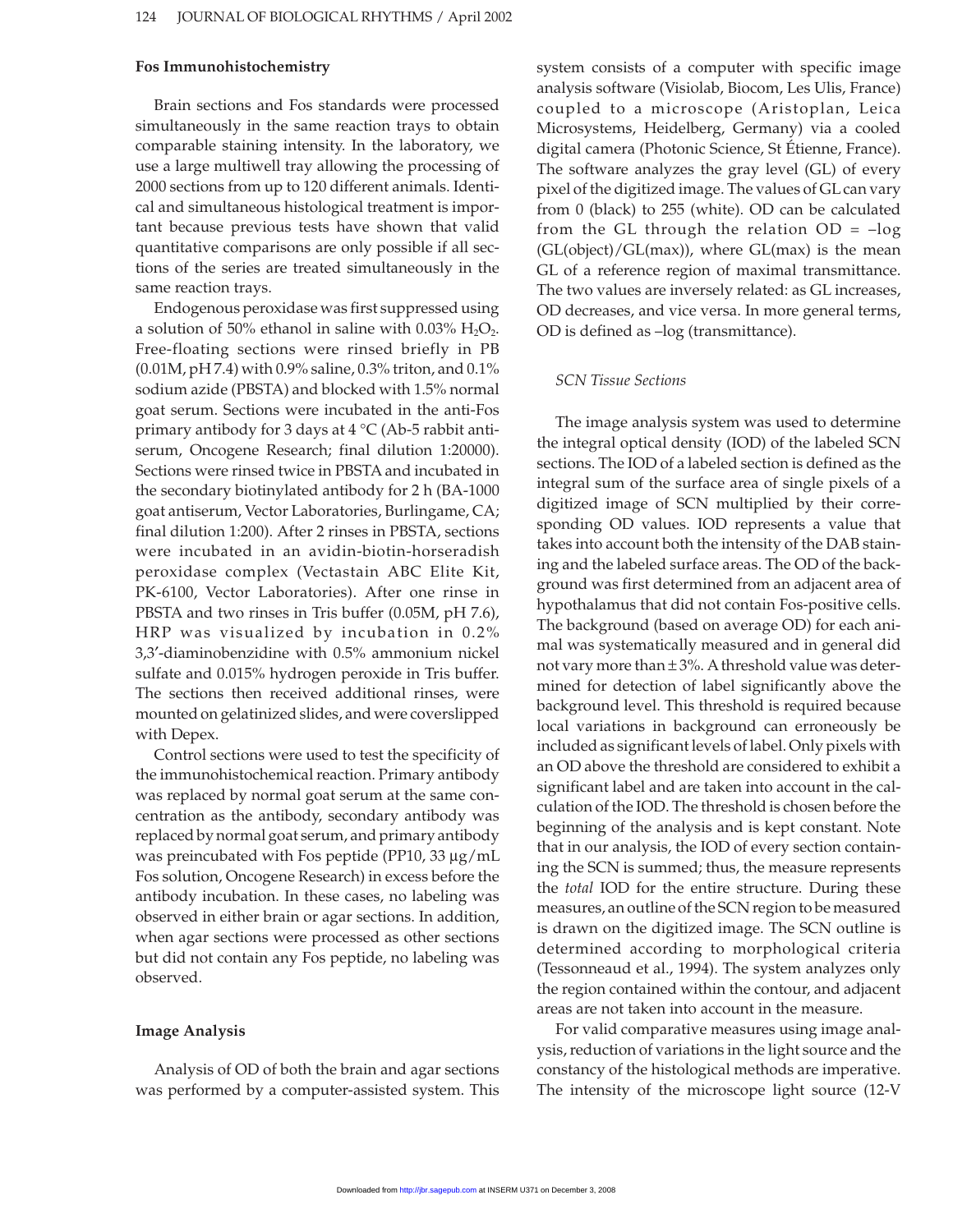tungsten-halogen lamp) was held constant using a 220-V stabilizer (500 VA) and a stabilized 220-V–12-V transformer. An adjustable fiber optic coupler between the light source and microscope was used to finely adjust light levels and provide uniform illumination. To ensure uniformity over the digitized field, differences in density due to optical distortion were corrected by subtracting the brightfield background image (blank slide) from the digitized image. Room temperature was also held relatively constant because the output response of digital cameras can vary with a difference of a few degrees. In our system, we use a cooled digital camera (–20 °C) to reduce variation due to thermal noise. In addition, the irradiance level of the microscope field was verified between measures of each animal.

#### *Agar Sections*

For each Fos peptide concentration, six average OD measurements were performed in different areas of two labeled agar sections. The average OD is the mean OD of all pixels of the measured surface area of the digitized image. The average OD is equal to the IOD value divided by the surface area. The mean average OD and standard deviation are computed for each Fos concentration.

# **Other Quantitative Methods**

# *Direct Visual Cell Counts*

Fos-IR cells were counted by visual observation with a 25X objective and rectangular grid. The cells of the same series of sections used for OD measures were counted twice by three different observers. The results of the cell counts are expressed in terms of mean cell number; the variability between observers was always inferior to 10% of the mean. The cells in all the sections and on both sides of the SCN were taken into account.

# *Stereological Cell Counts*

Fos-IR cells were estimated by two independent observers using the same optical fractionator protocol used by Jansen (2001). In short, cell counting was carried out using a transparent disector probe that was placed in the ocular of an Olympus CH40 light microscope. Cells were counted at 1000X magnification. The fields of view were systematically sampled using a

step size of 0.054 mm along the *x*-axis and 0.054 mm along the *y*-axis, and the disector counting frame was 729  $\mu$ m<sup>2</sup>. Hence, the area sampling fraction was 0.25. The section sampling fraction was 0.50. The tissue (thickness) sampling fraction, indicating the extension of the middle portion of the slices that was used for analysis, was fixed at 0.62. Neurons were counted only when the staining was unambiguously apparent, and both hemispheres were sampled alternately. The minimum number of Fos-IR neurons counted in one nucleus was 38. The numbers per nucleus were pooled (resulting in value *Q*) for each animal and total numbers (*N*) were calculated according to the formula (*N* =  $1/0.25 \times 1/0.50 \times 1/0.62 \times \Sigma$ Q).

#### *Automated Cell Counts*

The image analysis system used to measure OD and surface area also simultaneously quantifies the number of objects (cell nuclei) in the visual field delimited by the drawn contour surrounding the SCN. The detection of an object from background is also based on image analysis of density and uses the same parameters for illumination and threshold as do the IOD measurements. Detection of an object requires that a group of pixels (representing a cell) have a continuous border with values of OD above threshold, surrounded by a border with optical densities below the threshold.

# *Labeled Surface Area Measurements*

Surface area is defined as the total area of all the pixels within the region inside the contour of the SCN that have an OD above the threshold. Integral surface area is the total of all the measures on all the sections.

# **RESULTS**

The strategy for evaluation of the OD method involved, first, the establishment of the relationship of OD to known concentrations of Fos in the standards. Second, we compared the linear range of optical densities in the standards to that in the tissue sections to verify that the measured values were in the linear portion of the relationship. Finally, we investigated the possible influence of use of different threshold values, since in contrast to the other parameters that are objectively defined, threshold is a subjective judgment.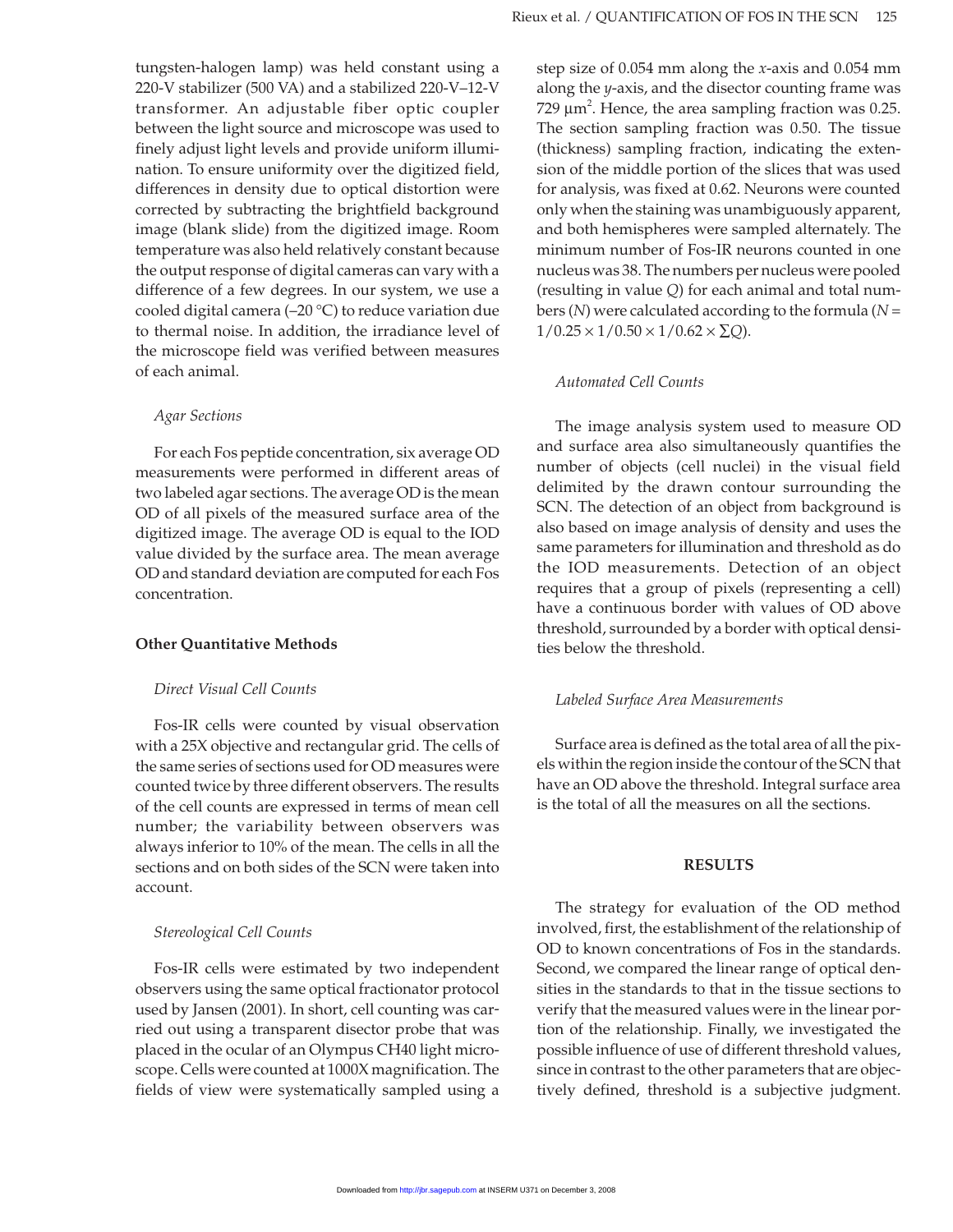These results were then compared to those of the other methods of quantification.

# **Relationship between OD and Fos Concentration**

Figure 1 shows the relationship between Fos concentration in the agar matrix and the average OD measured on the DAB-stained agar sections. There is a clear linear relationship between OD and Fos concentration, from 0.018 to 2.272 µg/mL corresponding to OD values ranging from 0.02 to 0.96 and equivalent to GL values from 248 (lightest) to 20 (densest). The data for this range of concentrations closely fit a straight line  $(R^2 = 0.991)$ . At higher concentrations, the OD tends to reach saturation (see insert), and at concentrations lower than 0.018 µg/mL, the OD approaches zero. Controls typically show OD levels inferior to 0.01, demonstrating that the immunohistochemical reaction is specific and does not contribute to background. This OD level is similar to that of unstained brain sections.

The histogram (Fig. 2A) shows the pixel distribution (number of pixels at each GL) of a digitized image of a typical DAB-stained SCN section (shown in Fig. 2B). Note that this brain section was processed in parallel with agar standards and that both are analyzed in the same conditions. The GL of the densest pixel is 20, and the lightest pixel is 255 (white). In this example, the threshold was chosen at a GL of 175. All the pixels having a GL exceeding this value (lower OD) are considered as background and not taken into account. Figure 2C shows a digitized image of the section represented in Figure 2B. The pixels with an OD below the threshold are represented in white, whereas the pixels with an OD above the threshold are black and are considered for the calculation of the IOD. The pixels taken into account by the image analysis system to compute the IOD in this SCN section had GLs ranging from 20 to 175. These GL values are included in the range where OD is proportional to Fos concentration (20 <  $GL < 248$ ) (Fig. 1).

# **OD of Fos in the SCN**

Figure 3 illustrates typical results of IOD measurements of the SCN, showing individual values for each animal. The total IOD of the mice exposed to saturating levels of irradiance (7  $\mu$ W/cm<sup>2</sup>) ranged from around 15,000 to around 25,000, the IOD of mice exposed to subsaturating levels of irradiance (0.02



**Figure 1. Increase in optical density (OD) in relation to Fos concentration in the agar standards. The insert illustrates this relationship over the entire range of concentrations (0.0011 g/mL to 4.545 g/mL) and shows that the ODtends to saturate at the high**est concentrations. In the range of 0.018 to 2.272  $\mu$ g/mL, there is a **strong linear correlation, with ODvalues ranging from 0.02 to 0.96 corresponding to gray-level values from 248 to 20.**

 $\mu$ W/cm<sup>2</sup>) varied from 2000 to 4000, and the 3 control mice exhibited an IOD close to zero. These results are in agreement with the amplitude and range of variation observed in previous studies of Fos induction in response to photic stimulation (Lupi et al., 1999; Dkhissi-Benyahya et al., 2000).

Typical density of label in SCN sections of controls and of mice exposed to subsaturating or saturating levels is shown in Figure 4. The increase in the density and number of Fos-positive cells in relation to increasing light exposure is clearly illustrated. However, the OD levels of the individual Fos-IR nuclei vary greatly, as shown in Figure 4D. This figure illustrates at high magnification a region of the SCN section shown in Figure 4C. For example, a densely labeled cell shows an OD of  $0.82$  (GL = 32) whereas a very lightly labeled cell has a value of 0.25 (GL = 141). The GL of the background is 191. Because the threshold is set at 175, even the lightly labeled cells are taken into account in the calculation of the IOD.

# **Effects of Threshold Value on the Relative IOD Values**

Although all the parameters of measurement (e.g., camera offset and gain, microscope light level) are objectively defined, the choice of the threshold level is subjective, and thus this definition can vary between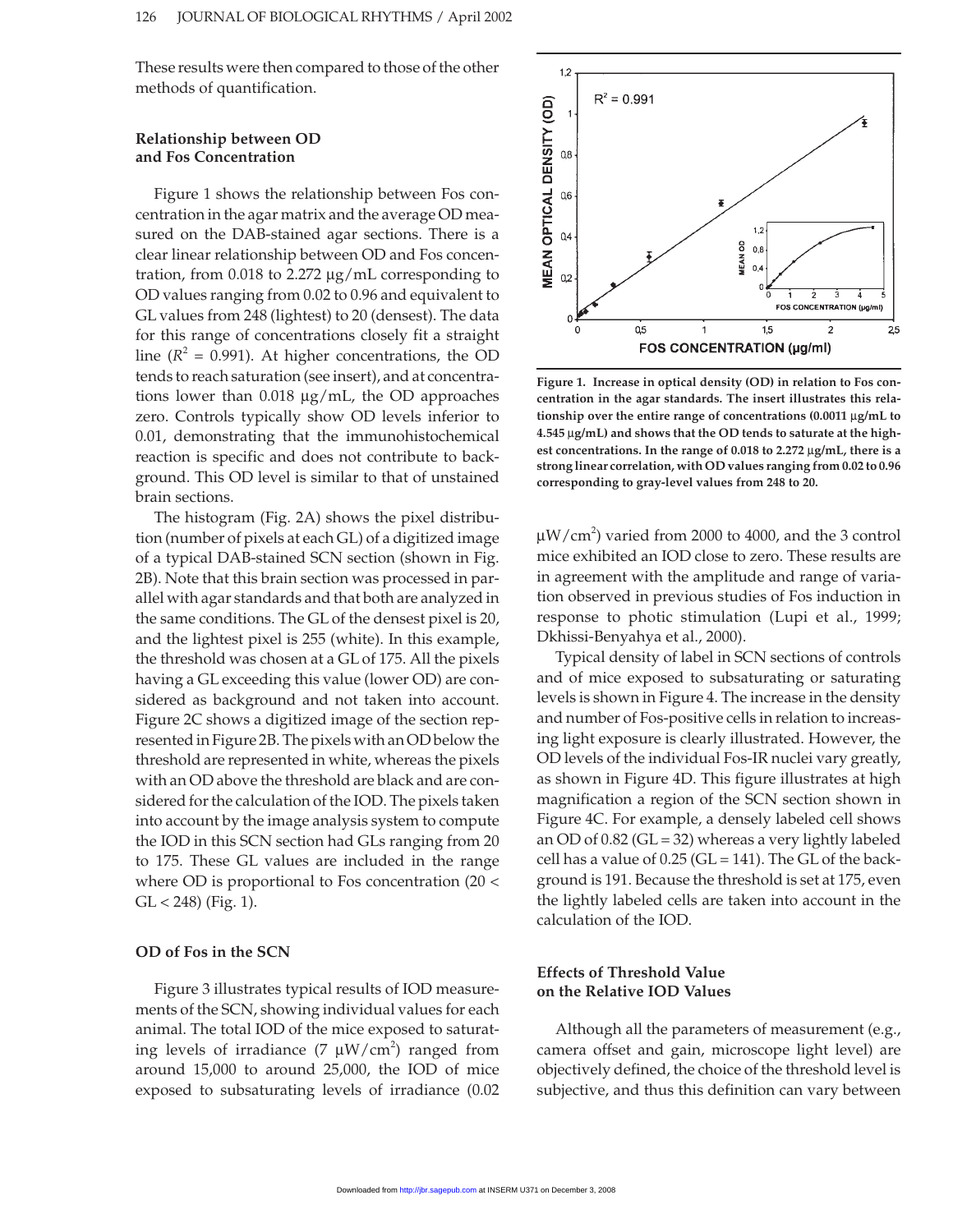

**10 m. Figure 2. Histogram (A) showing the relative pixel frequencies of gray levels (GLs) and corresponding optical densities (ODs) (in parentheses) characteristic of a typical histological section (shown in (B)). Pixels range from GL of 20 (darkest) to GL of 255 (lightest). The threshold in this case is set at GL = 175 and takes into account pixels in the range of 20 to 175. The digitized image of the section with this threshold is shown in (C). The pixels with an OD below the threshold are represented in white, whereas the pixels** with an OD above the threshold are black. Scale bar =  $100 \mu m$ .



**Figure 3. Total integral optical density measures of Fos label in the suprachiasmatic nucleus from sections of dark controls and animals exposed to half saturation (0.02 W/cm<sup>2</sup> ) and full saturation (7 W/cm<sup>2</sup> ) levels of irradiance.**



**Figure 4. Fos immunopositive label in a section from (A) dark controls (integral optical density [IOD] = 11.6, labeled surface area = 109 pixels), (B) animals exposed to half saturation levels of irradiance (IOD= 1107.4, labeled surface area = 10,055 pixels), and (C) animals exposed to full saturation levels of irradiance (IOD= 6764.2, labeled surface area = 15,000 pixels). (D) Enlargement of part of the suprachiasmatic nucleus (from (C)) illustrating the range of variation in gray levels and optical density (in parentheses) in different immunopositive nuclei as compared to background (bgnd) levels. Scale bar in (C) = 100 m; scale bar in (D) =**

different observers. To examine the consequences of different thresholds on relative IOD values, five SCN sections representative of different series and density of label were analyzed. The sections were measured 12 times, in exactly the same conditions but with different thresholds of GLs varying from 100 to 200.

For each section, the increase in the threshold (i.e., decrease of selectivity) leads to a proportional increase in the IOD value (Fig. 5A). A parallel increase of the surface area taken into account in the calculation of the IOD is also observed (Fig. 5A). The effect of changing the threshold on the number and surface area of cells detected is shown in Figure 5B.

The values used above for threshold are extremes because most observers chose roughly similar values. For example, in the present case, three users of the analysis system were asked to choose an appropriate threshold in our experimental conditions. The GL values were in a typical range of 165 to 175. Figure 6 shows the IOD values of each of five sections at three thresholds included in this range. Sections 1, 3, and 5, respectively, correspond to photographs 4C, 4B, and 4A. The IOD values at each threshold value are normalized relative to the IOD value of section 1. It is evi-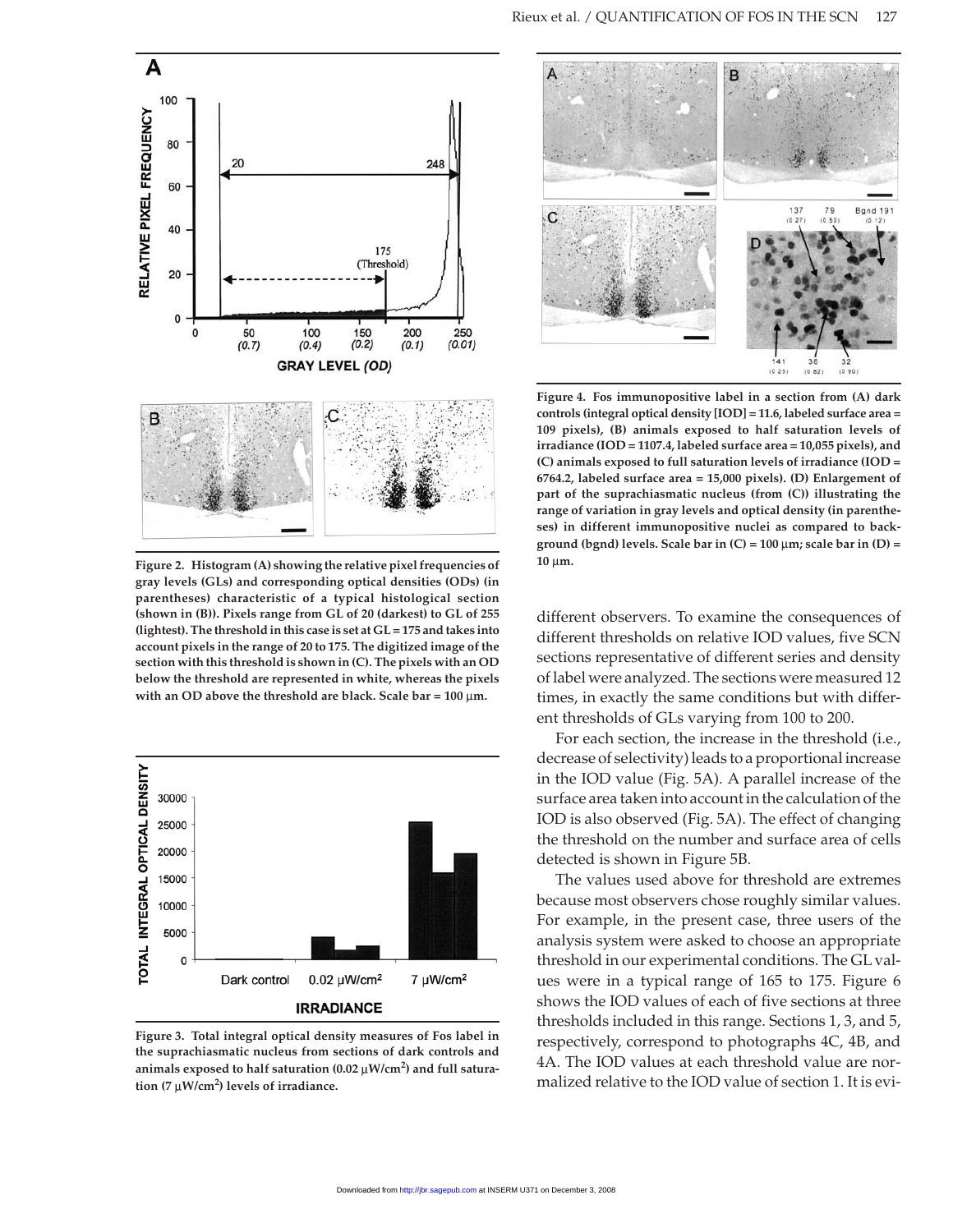

**Figure 5. Effect of different threshold levels (A) on measures of integral optical density (IOD) (squares) and surface area (diamonds). The increase in the threshold gray-level (GL) value (i.e., decrease of selectivity) leads to a proportional increase in the IOD and surface area values. The effect of threshold on a digitized image of the suprachiasmatic nucleus (SCN) (upper left) is illustrated in (B) for GL values of 120, 175, and 200. Scale bar in SCN = 100 m. Figure 5B is identical to Figure 4C.**

dent that the relative differences between the IOD values of the sections remain constant regardless of the threshold value.

To confirm that this result established at the level of individual sections is similar for the entire SCN, all the series of animals were analyzed using two different threshold values, 120 (highly selective) and 175 (not highly selective). As expected, the absolute values were different, but relative levels of total IOD between animals were very similar (data not shown).



**Figure 6. Relative integral optical density (IOD) values for five sections at three typical threshold values. The IODvalues at each threshold are normalized relative to the IODvalue of section 1.** Note that the relative differences between the IOD values of the **five sections (1-5) remain constant regardless of the threshold value.**

# **Cell OD Frequency**

Because individual nuclei differ in OD values (see Fig. 4D), we examined how the frequency distribution of these values differs in relation to different overall IOD values, corresponding to sections with high or low densities in the SCN. Figure 7 illustrates the distribution of the cells according to their mean OD for three sections representative of three different levels of IOD. These sections correspond to sections 1, 2, and 3, respectively, in Figure 6. Note that in all the sections, the values of mean OD in different cells vary from roughly 0.15 to 0.55. However, the frequency distribution of OD in each section varies. In lightly labeled sections, the majority of cells have low OD values, whereas as IOD increases, the proportion of cells with dense label increases significantly. This is readily apparent when the cell population is arbitrarily divided into two groups of weakly labeled cells (OD lower than 0.35) and densely labeled cells (OD higher than 0.35). The relative proportions shift from 81%/19% to 58%/42%. The increase in IOD is thus correlated with an increase in the ratio of densely labeled cells to the total labeled cell population. Note also that the cell number between sections approximately doubles whereas total IOD increases at a ratio of 1:5. These differences are important for understanding the variations of quantitative measures in comparison to other automatic or subjective cell counting methods of evaluation.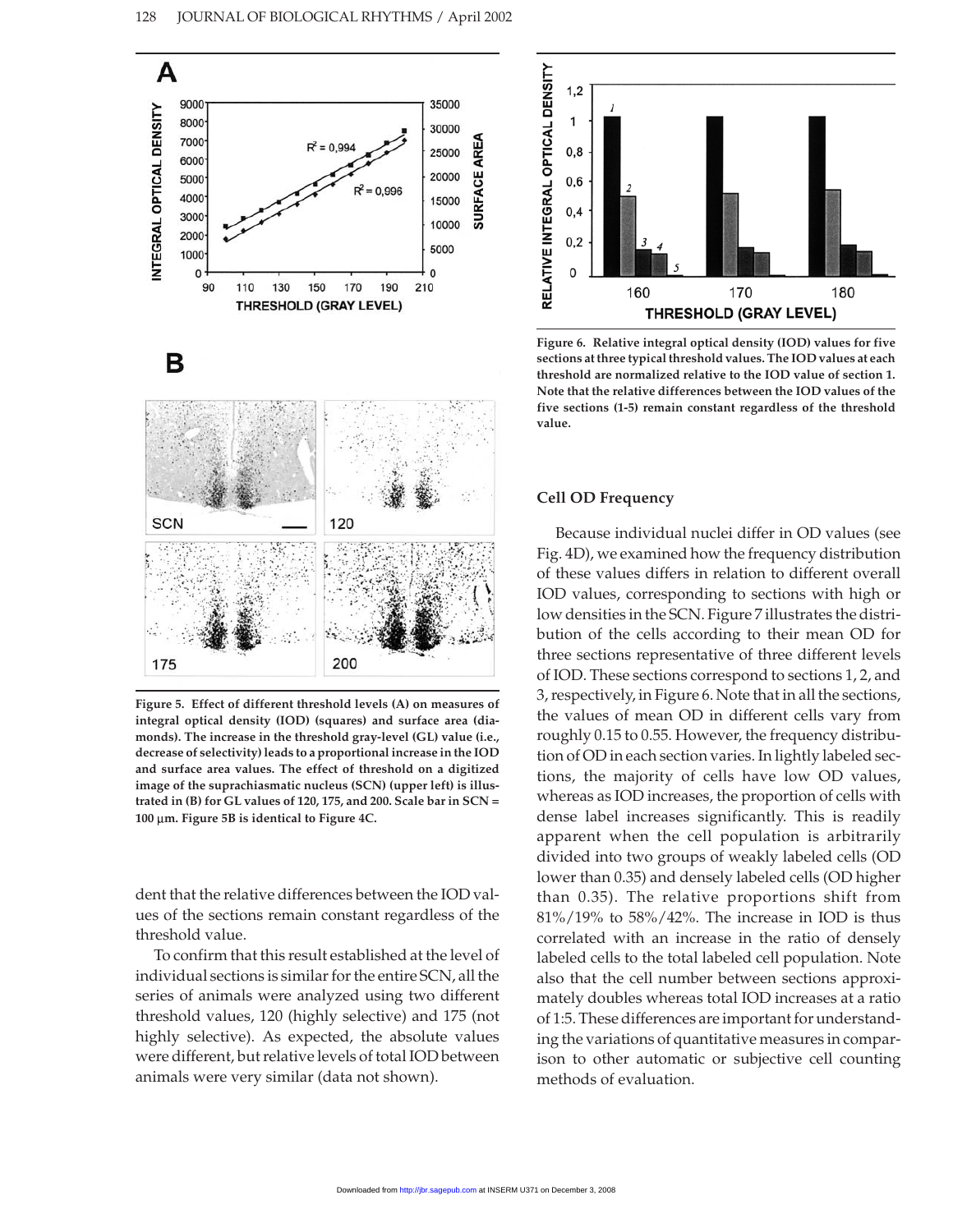

**Figure 7. Cell frequency distribution according to optical density (OD) per cell for three sections representative of different levels of integral OD(IOD). Note that as IODincreases, the proportion of cells with dense label increases. The cell population is arbitrarily divided into two groups of weakly labeled cells (ODlower than 0.35) and densely labeled cells (ODhigher than 0.35). The rel-**

**ative proportions shift from 81%/19% to 58%/42% (***n* **= total num-**

# **Comparison of Different Methods of Quantification**

**ber of cells per section).**

Four additional methods of quantification were used to assess the degree of correlation with the computer-assisted IOD measurements. These methods were direct visual cell counts, stereological cell counts, automated cell counting, and measurement of labeled surface area using the image analysis system. Every section of the series has been plotted according to its corresponding values of IOD with each analysis method (Fig. 8).

Although the number of cells from the direct visual count increases with IOD, this relationship shows a fairly poor linear correlation  $(R^2 = 0.74)$  (Fig. 8A). The reason for the lack of correlation is clear from the graph. In sections with low IOD and low numbers of

cells (from 100 to 450 cells), the counts for the corresponding sections are below the linear regression line, whereas the counts above 450 cells are progressively located above the regression line. This results from a relative overestimation of the number of cells in sections with low density and an underestimation in sections with high density relative to the IOD.

The comparison with the results of the stereological method, which also uses direct visual counts and subjective estimation of threshold, shows the same basic features as above, that is, a low correlation and the same pattern of over- and underestimation at the low and high values of the IOD (Fig. 8B). The correlation is slightly higher ( $R^2$  = 0.78) than in the case of the visual count, which may be related to the improved accuracy of this method for estimating actual cell numbers. It should also be noted that the number of cells is greater in the case of the direct visual count (from 0 to 600 cells) than in the case of the stereological count (from 0 to 400 cells). This is related to a systematic overestimation of the actual number of cells counted by simple visual observation (due to the section thickness) compared to stereological approaches (Bilsland and Harper, 1998; Jansen, 2001).

The computer-assisted automatic cell counts (Fig. 8C) present the same general features as the two previous counting methods. In contrast to the above methods, the threshold is held constant by the image analysis program. However, individual values are very scattered and the correlation is low  $(R^2 = 0.51)$ . The maximum number of cells is also lower than in the previous methods. This is related to the fact that the cells in close contact cannot be distinguished from one another, and several neighboring cells often form clusters that are counted by the system as a single object.

In contrast to the other methods, there is a clear linear relationship between the labeled surface area and the IOD ( $R^2$  = 0.97). There is only a slight deviation at high and low values of IOD.

# **DISCUSSION**

# **Relationship between OD and Fos Concentration**

We used a nonbiological standard to establish the relationship between Fos concentration and measured OD using an immunohistochemical detection technique. This relationship could have been expected to be complex. The staining intensity is the result of suc-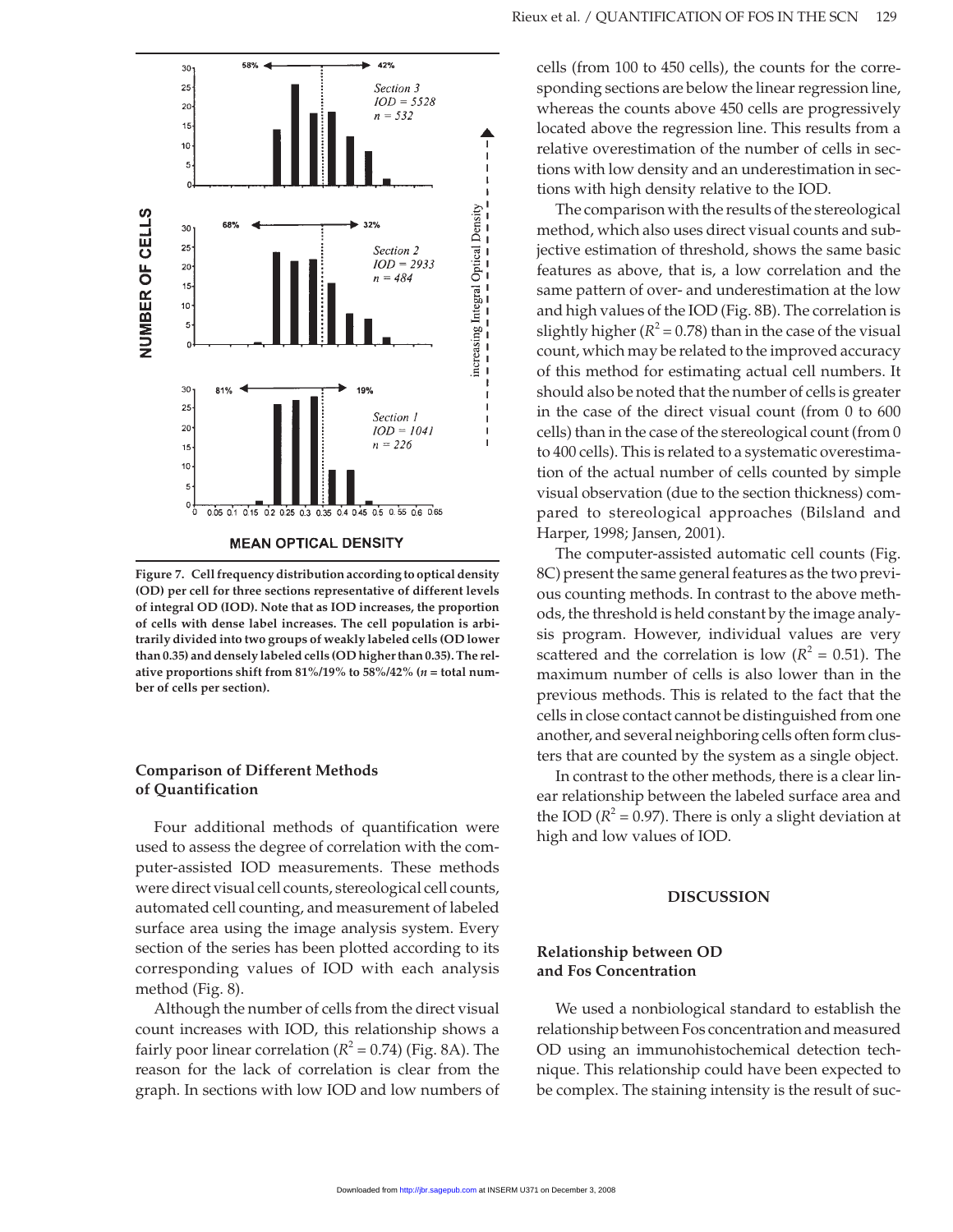

**Figure 8. Comparison of the different methods of quantification with the integral optical density (IOD) measures. In the graphs, each section of the series is plotted according to the value obtained with the analysis method and with its corresponding IOD.**

cessive processing steps that involve both enhancement of the signal (secondary antibody, avidin-biotin complex) and enzymatic  $(H_2O_2)$  oxidation by the HRP) and chemical (oxidation of the DAB by  $O_2$ ) reactions. Although each step could react nonlinearly, the procedure yields a linear relationship between Fos concentration and the OD measured with the computer image analysis method. The results show that the relative concentrations of covalently bound Fos can be estimated from the OD of agar sections reacted using immunohistochemistry. Anumber of previous studies using nonbiological standards have described a linear relationship between antigen concentration and the immunohistochemically measured signal. For example, an early study by Schipper et al. (1984) showed that the fluorescence produced by antibody labeling is

proportional to 5-HT concentration. Other quantitative investigations have shown a linear relationship between the density of the labeled marker and GABA (Nabors et al., 1988) or glutamate concentration (Jojich and Pourcho, 1996) and OD value.

Whether the OD of the agar standard reflects the precise OD of brain sections has not been tested precisely to our knowledge. There are certainly some differences between agar standard and brain tissue, such as porosity, which can affect both the Fos binding and the antibody penetration (Nabors et al., 1988). Therefore, assessment of the actual quantity of Fos in a given area of tissue would require further quantification whereas our objective was focused on relative comparisons. Nevertheless, agar standards and brain sections share many similarities, thereby allowing com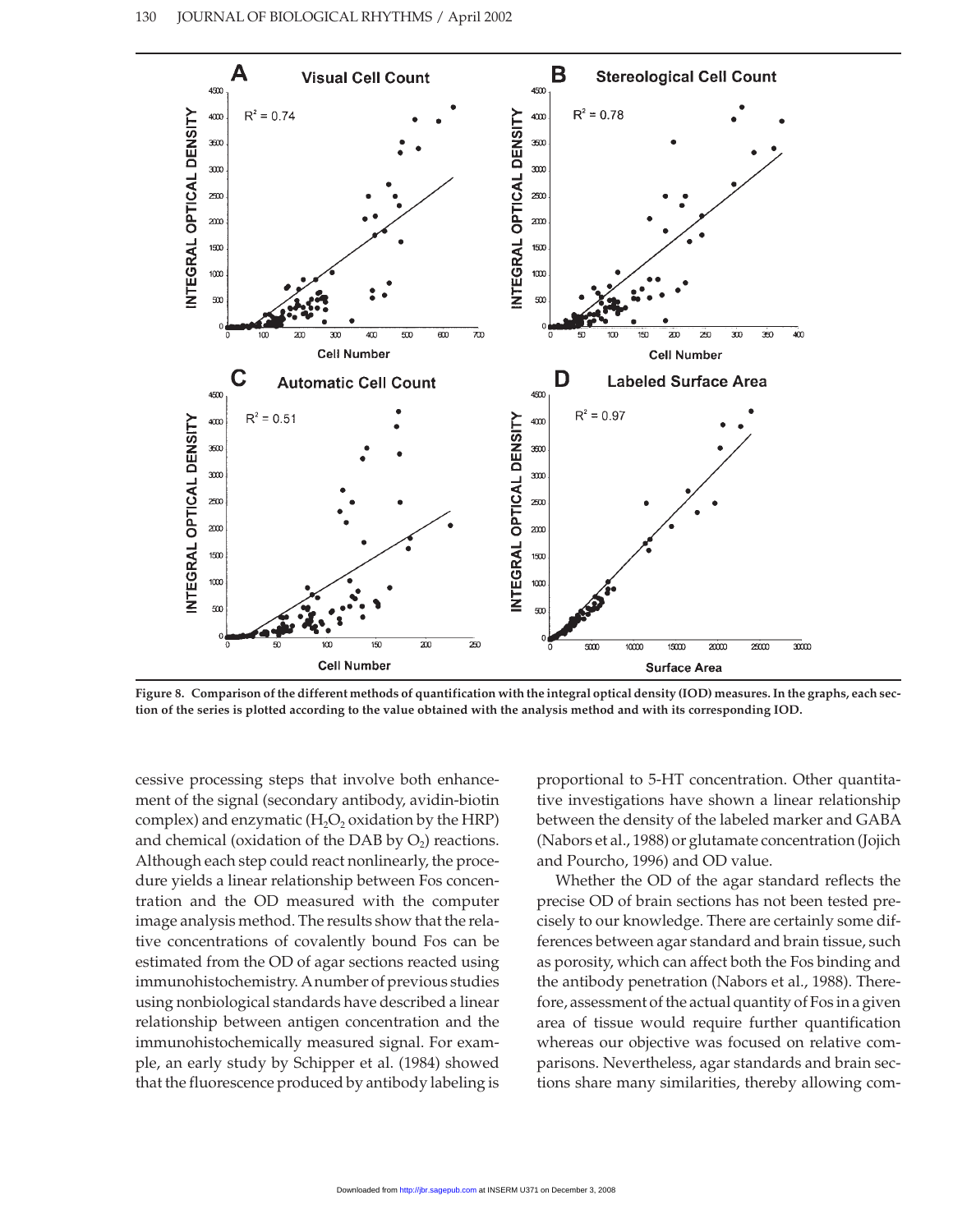parison between the OD of agar and brain sections. In unstained sections of both types, the OD is close to zero. In our method, as in previous studies (Schipper et al., 1984; Nabors et al., 1988; Jojich and Pourcho, 1996), the antigen in both the artificial matrix and brain was cross-linked with aldehyde fixation, section thickness was 40 µm in both cases, and the immunohistochemistry procedure and image analysis were performed in parallel for both agar and brain sections. The OD measures strongly indicate that in the agar and brain tissue sections, the relative amounts of Fos are correlated.

The use of a series of standards to assay concentration of a molecule or radioactively labeled molecule requires that the range of optical densities measured in the tissue samples fall within the linear portion of the curve established for the standards (Pearse, 1972). The curves of the relationship between concentration and the assay (i.e., OD) are generally sigmoid shaped, starting at threshold levels at low concentrations, followed by a linear range and saturation at higher concentrations. In our conditions, we showed that OD is proportional to Fos concentration for GL values ranging from 20 to 248. Analysis of the frequency distribution of GL values of the digitized image indicates that every pixel taken into account by the image analysis system to compute IOD has GL values ranging from 20 to 175 (threshold value = 175) (Fig. 2A). The OD of every pixel taken into account for the calculation of IOD is thus in the linear range of the curve. This implies that the IOD reflects the relative amounts of Fos protein in the SCN.

# **Effects of the Threshold Level**

The threshold level is the only parameter in the measurement procedure determined subjectively by the observer. It is thus important to assess the validity of the analysis method to determine whether the definition of different threshold levels can affect the relative IOD values.

We showed that increasing the threshold value (i.e., leading to less selectivity) results in an increase in the labeled surface area and in a correlated increase in the IOD (Fig. 5). This is not unexpected, since the three-dimensional density profile of a spherical labeled nucleus is always greatest toward the central axis of the nucleus. Thus, changing the threshold will modify the surface area and IOD simultaneously. This explains why the measure for IOD and surface area of individual sections are correlated (Fig. 8D). Although

the absolute IOD value depends on the threshold value, the relative differences between the IOD values of individual sections, or between the total IOD values of different animals, are robust and remain constant whatever the threshold value (within a reasonable range) (Fig. 6). This indicates that differences in the choice of threshold level will not affect the relative values of the IOD.

# **General Precautions Necessary for Accurate Image Analysis Measurements**

The use of the IOD method for quantitative analysis requires that the various steps be standardized in order to avoid sources of variation. Because the results are based on quantitative comparisons of IOD values between different animals or groups of animals, it is essential that all the steps in processing and analysis be standardized, from the histological treatments to image analysis.

For example, perfusions and postfixations are always timed identically in a given series. Because slight variations in antibody or  $H_2O_2$  concentrations, incubation times, and temperature can influence the final intensity of the staining, we process all sections of the series simultaneously in the same reaction trays. Sections of the same animal processed on separate days do not necessarily lead to similar results.

During analysis, the background of the staining between different sections or different animals is systematically measured, and must not vary more than  $\pm$ 3%-5%. Variations above this range are usually due to poor fixation and lead to rejection from the analysis.

Because the method is based on light transmission through the sections, any spatial or temporal variations in the light source or the response of the camera can result in variation of the measure. In our system, the intensity of the microscope light source is held constant by a voltage regulator and the stability of the irradiance level of the microscope field is verified between each animal. This avoids any modification of the OD of the section caused by illumination variations. Cooled digital cameras and stable room temperature also reduce sources of variation due to thermal effects.

# **Comparison of Different Methods of Analysis**

The comparison between the outputs of four analysis methods and the IOD shows different degrees of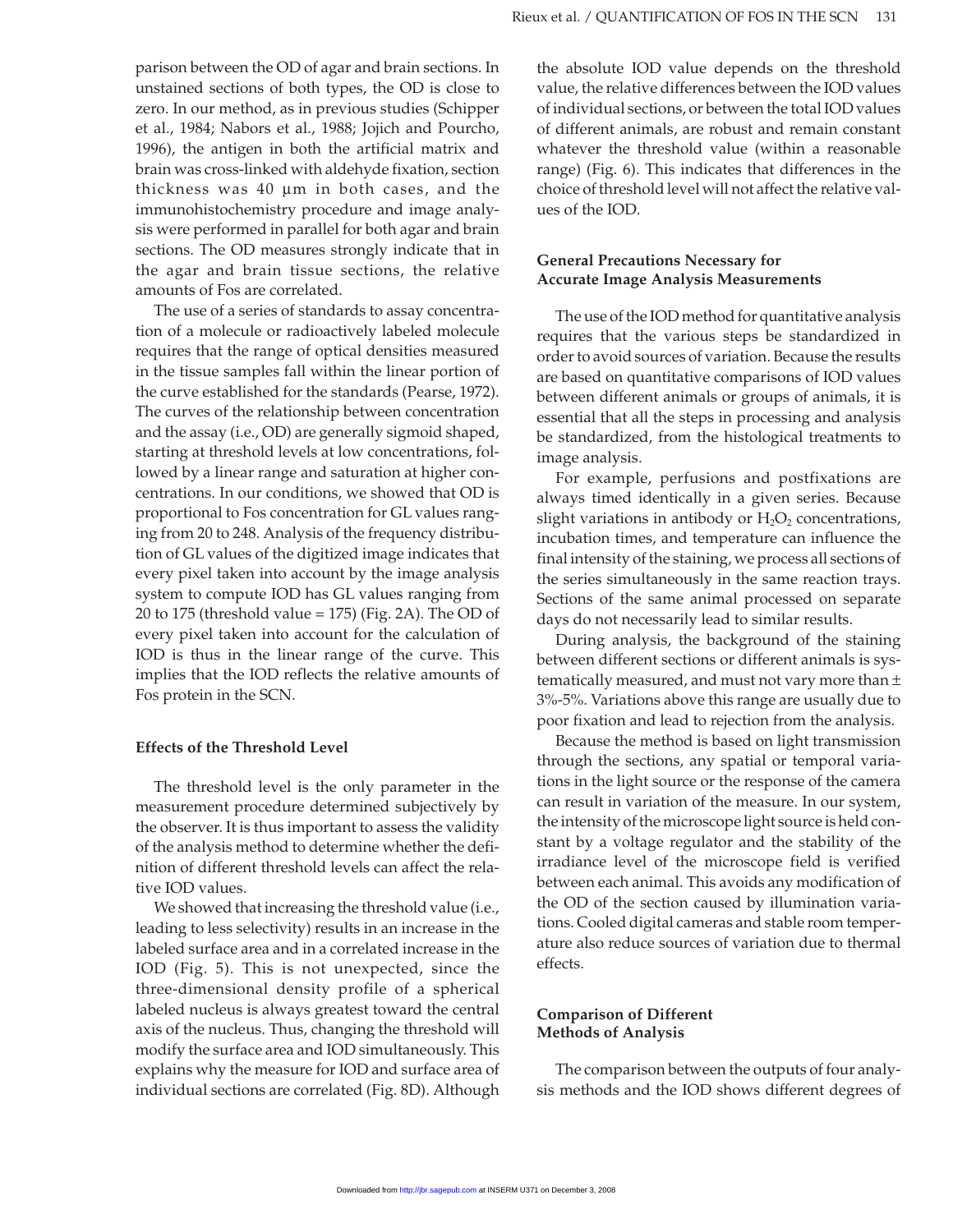correlation between IOD and the other measures. However, certain techniques may be more appropriate than others depending on the objectives of the investigation. The accuracy (or inaccuracy) and the drawbacks of each method are discussed in the following subsections.

# *IOD Method*

We show using a series of standards that the IOD reflects the amount of Fos protein fixed in the tissue. The rationale for use of the IOD method to estimate total content of Fos protein is that it is considered that the final effect (a phase shift, for example) is related to the amount of transcription factor (in our case, Fos). Indeed, an in vitro cell culture study by Tremble et al. (1995) shows that the amount of *c-fos* is critical for the quantitative control of target gene expression and can thus be considered as a reliable index of the downstream effect. In the field of the circadian rhythms, studies concerning light-induced resetting of the circadian clock refer to measures of the amount of protein or mRNA as the pertinent parameter. The mechanism by which Per1 or *c-fos* acts on the circadian clock is unknown, but it has been shown that there is a close relation between the light intensity or the phase of the clock and the amount of mRNA and eventually the amplitude of the phase shift (Kornhauser et al., 1990; Shigeyoshi et al., 1997).

An alternative method for quantification of the amount of protein would be to use Western blots on SCN punches, also involving the OD of the blot compared to a set of standards. Compared with Western blot, the main advantage of the IOD method is that it allows the quantification of protein expression in a specifically defined region of the SCN. In the case where both localization and protein content are of interest, the IOD method is preferable.

The IOD method is thus the most appropriate method to measure the amount of protein expressed by a population of cells in a certain area. In contrast, in the case where protein coexpression in a proportion of the cell population is of interest (e.g., Fos-VIP), cell counting is the only option.

# *Cell Counts Using Direct Visual Observation*

The mean OD of the labeled cells in one section can vary over a wide range (from 0.15 to 0.55) (Figs. 4D, 7). Contrary to the IOD measurement, cell counts do not take into account the difference in the label intensity

between cells, thus giving an equal weight to lightly or densely stained cells (Fig. 4D). This basic feature of cell count results in a relative inability to assess IR levels, as shown by the low  $R^2$  values (Fig. 8). This problem is common to all the methods of cell counting, including stereology and computer-automated counts. Thus, because the mean OD of the cell population tends to increase when the global IOD increases (Fig. 7), it results in an increasing underestimation of the total amount of label in the section compared to the IOD.

The IOD method allows objective and reproducible analysis because the analysis parameters (e.g., gain and dynamic of the digital camera, threshold, light level) are kept constant during a whole series analysis. On the contrary, cell counting through direct visual or stereological methods is more subjective because a precise threshold value cannot be quantitatively fixed and can thus vary according to the observer or over time in a single observer. Because the judgment of the threshold is subjective, there is a tendency on the part of the observer to overcount cells in a lightly stained section and undercount cells in a densely stained section when many dark nuclei are clustered or superimposed. This problem is avoided in measures of OD because each cell acts as an additional filter.

In addition, cell counting is laborious and therefore usually performed only in a small number of sections, which may introduce a sampling bias in contrast to image analysis. Image analysis allows rapid analysis of large numbers of sections of the SCN. In our investigations, one out of two sections is typically analyzed. Previous results in the laboratory of measures using whole or half sections of the SCN are similar. Use of fewer sections introduces higher interindividual variations (unpublished data).

Finally, estimation of cell numbers through direct visual counting of cells in a thick section is considered inaccurate. For this reason, a number of stereological approaches have been developed to accurately calculate the number of cells in a structure, and stereology is a requirement for certain journals (West, 1993).

#### *Stereological Cell Counts*

The main advantage of stereological counts compared to visual counts is that the estimated number of objects can be extrapolated to determine the total number of objects in a certain volume. In general, visual counts overestimate the total number of counted objects. This is due to the fact that some nuclei are cut in two during the sectioning, resulting in dou-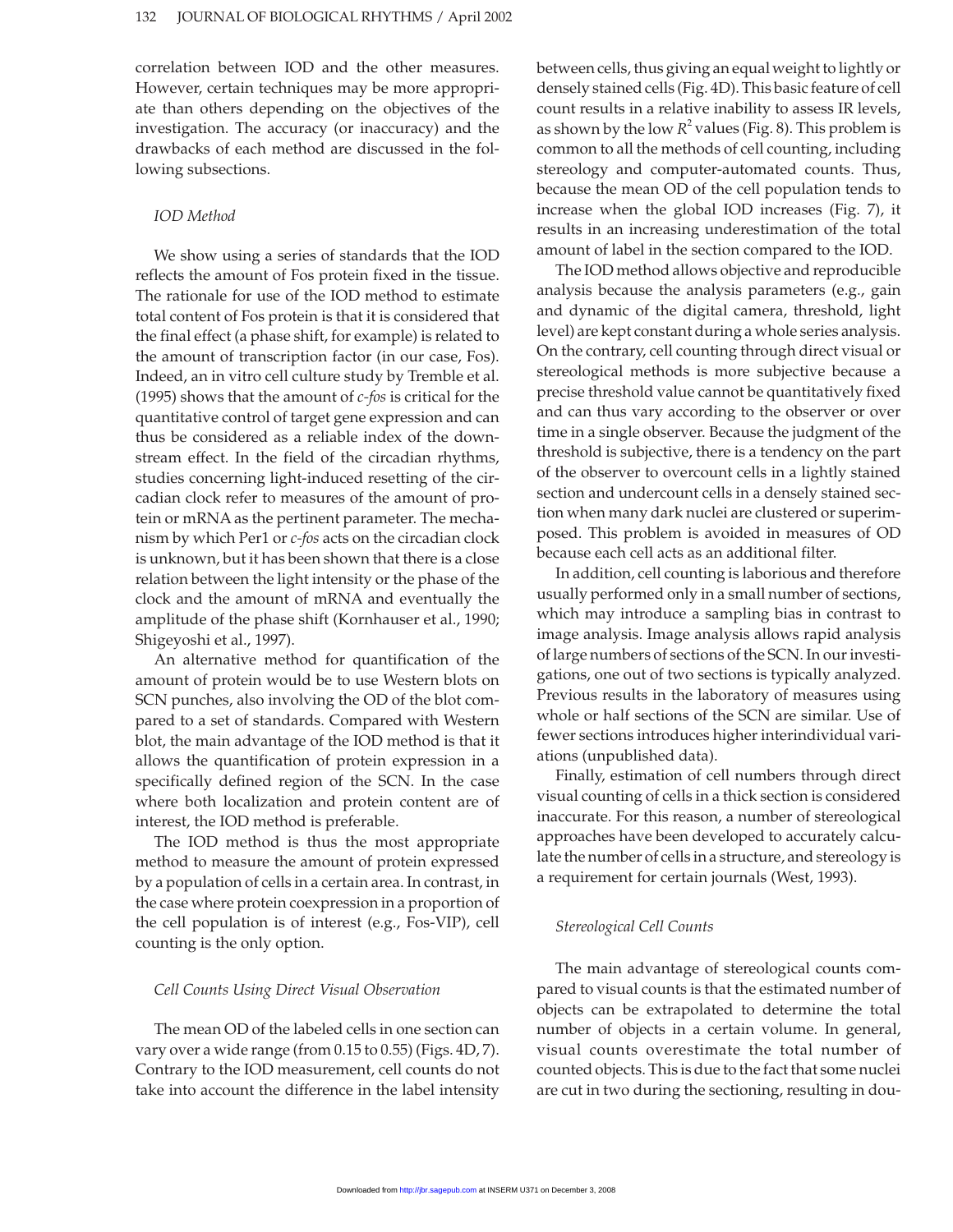|                                                               | Image Analysis                                                                                                                            |                                                                                                                                |                                                                                                  | Visual Observation                                                                  |                                                                                                                                                  |
|---------------------------------------------------------------|-------------------------------------------------------------------------------------------------------------------------------------------|--------------------------------------------------------------------------------------------------------------------------------|--------------------------------------------------------------------------------------------------|-------------------------------------------------------------------------------------|--------------------------------------------------------------------------------------------------------------------------------------------------|
| Method                                                        | <b>Integral Optical Density</b>                                                                                                           | Labeled Surface Area                                                                                                           | Automatic Cell Count                                                                             | Visual Cell Count                                                                   | Stereological Cell Count                                                                                                                         |
| Description                                                   | Based on image analysis and<br>threshold detection; reflects<br>surface area and levels of<br>optical density in cells<br>above threshold | Based on image analysis and<br>threshold detection; reflects<br>the total sum of the surface<br>area of pixels above threshold | Based on image analysis,<br>threshold detection, and<br>algorithm for object<br>(cell) detection | Based on visual<br>microscopic observation<br>of immunoreactivity-<br>labeled cells | Based on visual microscopic<br>observation of<br>immunoreactivity-labeled<br>cells. Uses sampling<br>algorithm to estimate total<br>cell numbers |
| Correlation with<br>quantity of Fos<br>protein in tissue      | $+ + + +$                                                                                                                                 | $+ + +$                                                                                                                        |                                                                                                  | $^{+}$                                                                              | $++$                                                                                                                                             |
| Constancy of<br>parameters of<br>measurement<br>and threshold | Constant reproducible                                                                                                                     | Constant reproducible                                                                                                          | Constant reproducible                                                                            | Subjective variable                                                                 | Subjective variable                                                                                                                              |
| Takes into<br>account density<br>of individual<br>cells       | Yes                                                                                                                                       | N <sub>o</sub>                                                                                                                 | N <sub>o</sub>                                                                                   | No                                                                                  | N <sub>o</sub>                                                                                                                                   |
| Calculation of<br>total cell<br>numbers                       | None                                                                                                                                      | None                                                                                                                           | Inaccurate                                                                                       | Not accurate for estimating<br>actual cell numbers                                  | Accurate for estimating actual<br>cell numbers                                                                                                   |
| Speed                                                         | Rapid, allows the analysis of<br>large series of sections                                                                                 | Rapid                                                                                                                          | Rapid                                                                                            | Slow and time consuming                                                             | Less time consuming than<br>direct visual counts                                                                                                 |
| Ease of use                                                   | $+ + +$                                                                                                                                   | $+ + +$                                                                                                                        | $++$                                                                                             | $+ +$                                                                               | $^{+}$                                                                                                                                           |

#### Table 1. Comparison of advantages and drawbacks of different quantitative methods.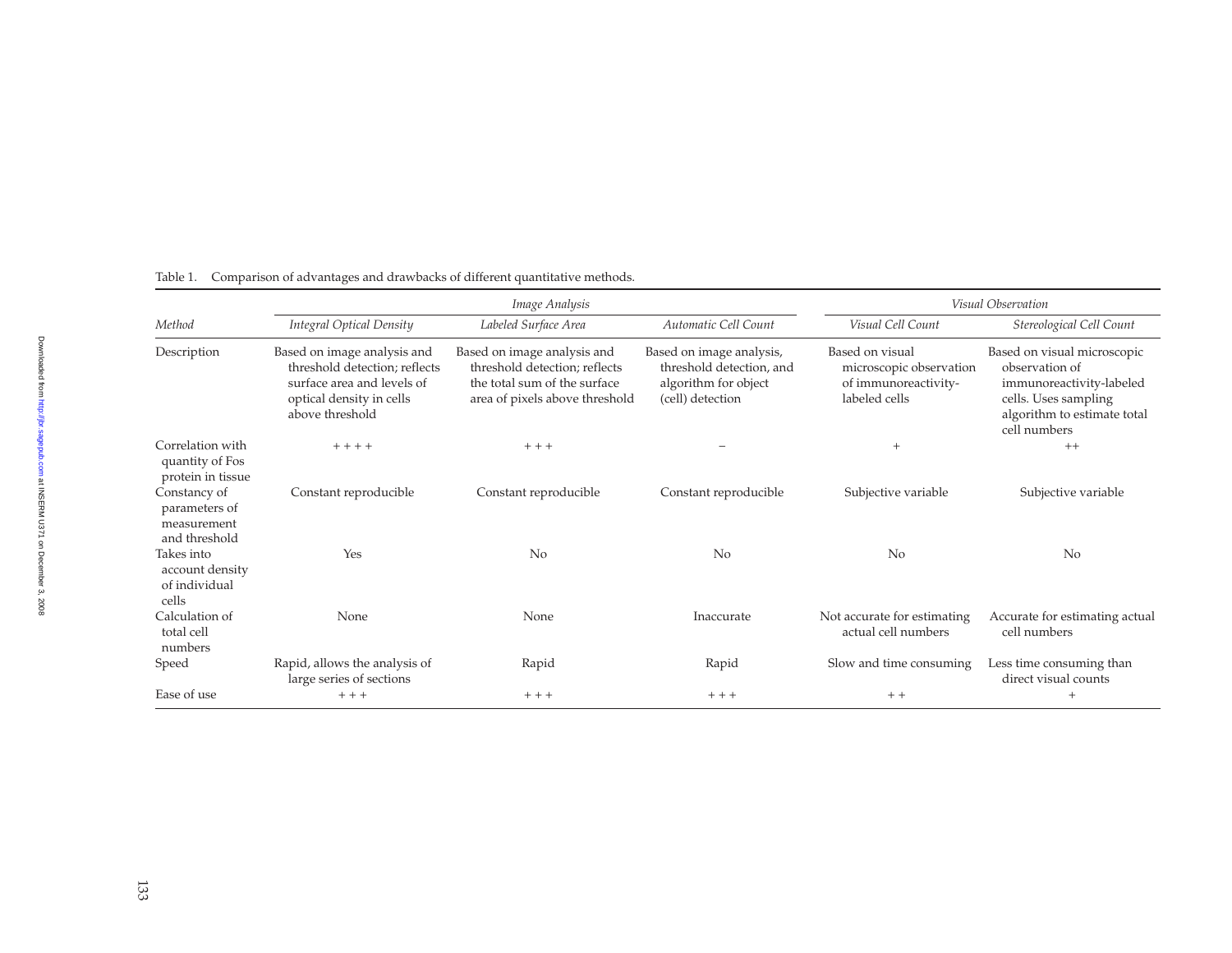ble counting of the same nuclei. Stereology avoids this problem because the upper and lower layers of the sections are discarded from the analysis (West, 1993; Jansen, 2001). A drawback of using the stereological optical fractionator scheme is that it is not always easy to define exactly the borders of the area in which objects are counted, which is a necessary requirement for this stereological method. On the other hand, the SCN is a brain structure that is, because of its simple morphology, very suited for stereology and the optical fractionator scheme.

Although stereology requires some adaptations of the microscope (e.g., a disector) for the observation and counting of objects, this method is more accurate than visual counts, as shown in this study. Another advantage is that it is less time consuming, since only a fraction of the Fos-IR cells are directly counted.

#### *Computer-Automated Cell Counts*

The system employed is identical to the OD measurement system, and the measures were done simultaneously. However, the method uses a crude algorithm to distinguish between individual cells. In the system, a cell (or object) is defined as a group of contiguous pixels with an OD above threshold. As a result, if two or more cells are in contact or superimposed, the system cannot distinguish two neighboring cells and detects a single object. This is a typical difficulty in image analysis systems when the section thickness exceeds a monolayer of cells. This effect results in a general underestimation of cell numbers, in particular when cell number and density increase in the section. With the possible exception of thin sections, this method is completely useless for accurate measurements.

# *Computer-Automated Surface Area Measurement*

There is a clear linear relationship between the labeled surface area and the IOD, suggesting that the surface area could be a suitable parameter to estimate relative levels of IR. There is a slight tendency to underestimate values relative to the IOD for densely labeled cells. The reasons for the correlation have been discussed above in relation to the threshold and three-dimensional density profile. However, image analysis software capable of surface area measurements also usually includes density measures, which is the preferred method.

# **Conclusion**

Table 1 summarizes the advantages and drawbacks of the different analysis methods studied in this article. The main outcome of this study is that computer-assisted image analysis using IOD is an accurate and rapid method to determine the relative amount of Fos protein in the SCN or SCN subregions and the effects of a stimulus such as light on intracellular signaling mechanisms involved in the circadian clock. Comparisons between the outputs of four quantitative methods and IOD show that the results are not equivalent. Use of automated cell counts is inaccurate due to the errors resulting from the inability of the system to distinguish between neighboring cells. Direct visual observation for cell counts poorly reflects the amount of Fos protein in the section for two main reasons: (1) The difference in the label intensity between cells is not taken into account and (2) use of a subjective estimation of threshold can vary over time. Visual observations also have the drawback of being time consuming and often impose limitations on the number of sections that can be analyzed. Nevertheless, in some studies, cell numbers rather than density may be required, for example, if the investigation aims to compare total number of cells expressing Fos with numbers of cells expressing another molecule. Because nonstereological methods lead to errors in estimation of cell numbers, in this case stereological methods should be applied that are more accurate and less time consuming.

# **ACKNOWLEDGEMENTS**

This research was funded by grants from Human Frontier (RG95/68), Biomed2 (BMH4-CT972327), and Training and Mobility (ERBFMBICT972856).

#### **REFERENCES**

- Amir S and Robinson B (1995) Ultraviolet light entrains rodent suprachiasmatic nucleus pacemaker. Neuroscience 69:1005-1011.
- Amy SP, Chari R, and Bult A (2000) Fos in the suprachiasmatic nucleus of house mouse lines that reveal a different phase-delay response to the same light pulse. J Biol Rhythms 15:95-102.
- Aronin N, Sagar SM, Sharp FR, and Schwartz WJ (1990) Light regulates expression of a Fos-related protein in rat suprachiasmatic nuclei. Proc Natl Acad Sci U S A 87:5959-5962.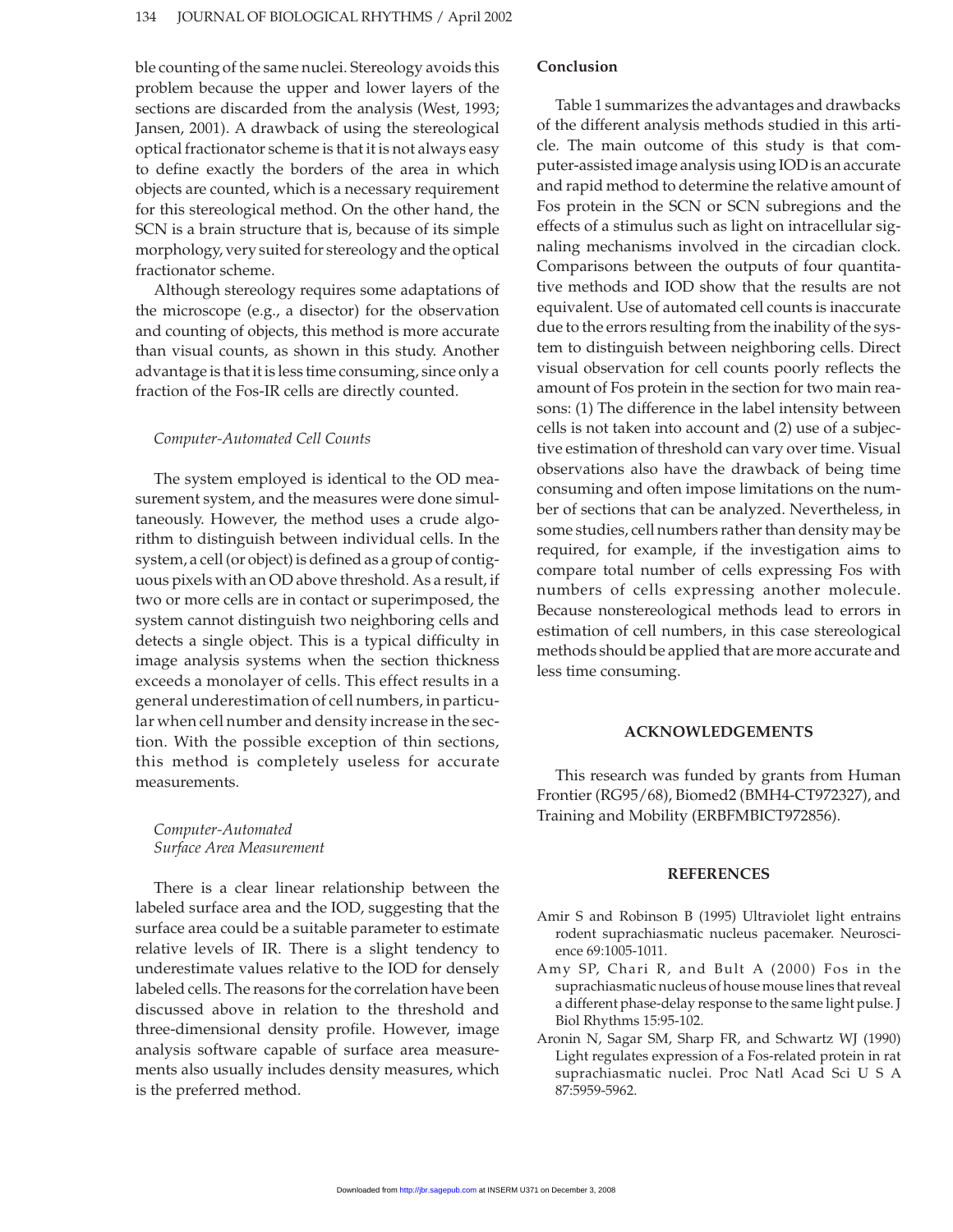- Best JD, Maywood ES, Smith KL, Hastings MH (1999) Rapid resetting of the mammalian circadian clock. J Neurosci 19:828-835.
- Biegon A, Wolff M (1986) Quantitative histochemistry of acetylcholinesterase in rat and human brain postmortem. J Neurosci Methods 16:39-45.
- Bilsland JG and Harper SJ (1998) Quantification of Fos immunoreactivity in cortical cultures treated with growth factors. J Neurosci Meth 84:121-130.
- Breen S, Rees S, and Walker D (1996) The development of diurnal rhythmicity in fetal suprachiasmatic neurons as demonstrated by Fos immunohistochemistry. Neuroscience 74:917-926.
- Colwell CS and Foster RG (1992) Photic regulation of Fos-like immunoreactivity in the suprachiasmatic nucleus of the mouse. J Comp Neurol 324:135-142.
- Colwell CS, Kaufman CM, and Menaker M (1993) Photic induction of Fos in the hamster suprachiasmatic nucleus is inhibited by baclofen but not by diazepam or bicucullin. Neurosci Lett 163:177-181.
- Cooper HM, Dkhissi O, Sicard B, and Groscarret H (1998) Light-evoked *c-fos* expression in the SCN is different under on/off and twilight conditions. In *Biological Clocks: Mechanisms and Applications*, Y Touitou, ed, pp 181-188, Elsevier Science, Amsterdam.
- Crosio C, Cermakian N, Allis CD, and Sassone-Corsi P (2000) Light induces chromatin modification in cells of the mammalian circadian clock. Nat Neurosci 3:1241-1247.
- Dkhissi-Benyahya O, Sicard B, and Cooper HM (2000) Effects of irradiance and stimulus duration on early gene expression (Fos) in the suprachiasmatic nucleus: Temporal summation and reciprocity. J Neurosci 20:7790-7797.
- Earnest DJ, Iadarola M, Yeh HH, and Olschowka JA (1990) Photic regulation of *c-fos* expression in neural components governing the entrainment of circadian rhythms. Exp Neurol 109:353-361.
- Gillespie CF, Van Der Beek EM, Mintz EM, Mickley NC, Jasnow AM, Huhman KL, and Albers HE (1999) GABAergic regulation of light-induced c-Fos immunoreactivity within the suprachiasmatic nucleus. J Comp Neurol 411:683-692.
- Jansen K (2001) Circadian rhythms in pacemaker and behavior: A study in the common vole, *Microtus arvalis*. PhD thesis, University of Groningen.
- Jojich L and Pourcho RG (1996) Glutamate immunoreactivity in the cat retina: A quantitative study. Vis Neurosci 13:117-133.
- Kornhauser JM, Nelson DE, Mayo KE, and Takahashi JS (1990) Photic and circadian regulation of *c-fos* gene expression in the hamster suprachiasmatic nucleus. Neuron 5:127-134.
- Kornhauser JM, Nelson DE, Mayo KE, and Takahashi JS (1992) Regulation of jun-B messenger RNA and AP-1 activity by light and a circadian clock. Science 255:1581-1584.
- Lupi D, Cooper HM, Froehlich A, Standford L, McCall MA, and Foster RG (1999) Transgenic ablation of rod photoreceptors alters the circadian phenotype of mice. Neuroscience 89:363-374.
- Muñoz Llamosas M, Huerta JJ, Cernuda-Cernuda R, and Garcia-Fernandez JM. 2000. Ontogeny of a photic response in the retina and suprachiasmatic nucleus in the mouse. Brain Res Dev Brain Res 120:1-6.
- Nabors LB, Songu-Mize E, Mize RR (1988) Quantitative immunocytochemistry using an image analyzer. II. Concentration standards for transmitter immunocytochemistry. J Neurosci Methods 26:25-34.
- Pearse AGE (1972) *Histochemistry Theoretical and Applied*, Vol 2, 3rd ed, Churchill Livingstone, Edinburgh, UK.
- Rea MA (1989) Light increases Fos-related protein immunoreactivity in the rat suprachiasmatic nuclei. Brain Res Bull 23:577-581.
- Rea MA, Buckley B, and Lutton LM (1993) Local administration of EAAantagonists blocks light-induced phase shifts and *c-fos* expression in hamster SCN. Am J Physiol 265:R1191-R1198.
- Rusak B, McNaughton L, Robertson HA, and Hunt SP (1992) Circadian variation in photic regulation of immediate-early gene mRNAs in rat suprachiasmatic nucleus cells. Brain Res Mol Brain Res 14:124-130.
- Rusak B, Robertson HA, Wisden W, and Hunt SP (1990) Light pulses that shift rhythms induce gene expression in the suprachiasmatic nucleus. Science 248:1237-1240.
- Schipper J, Tilders FJ (1983) A new technique for studying specificity of immunocytochemical procedures: specificity of serotonin immunostaining. J Histochem Cytochem 31:12-18.
- Schipper J, Werkman TR, Tilders FJ (1984) Quantitative immunocytochemistry of corticotropin-releasing factor (CRF). Studies on nonbiological models and on hypothalamic tissues of rats after hypophysectomy, adrenalectomy and dexamethasone treatment. Brain Res 293:111-118.
- Schwartz WJ, Takeuchi J, Shannon W, Davis EM, and Aronin N (1994) Temporal regulation of light-induced Fos and Fos-like protein expression in the ventrolateral subdivision of the rat suprachiasmatic nucleus. Neuroscience 58:573-583.
- Shigeyoshi Y, Taguchi K, Yamamoto S, Takekida S, Yan L, Tei H, Moriya T, Shibata S, Loros JJ, Dunlap JC, and Okamura H (1997) Light-induced resetting of a mammalian circadian clock is associated with rapid induction of the mPer1 transcript. Cell 91:1043-1053.
- Streefkerk JG and van der Ploeg M (1973) Quantitative aspects of cytochemical peroxidase procedures investigated in a model system. J Histochem Cytochem 21:715-722.
- Tessonneaud A, Cooper HM, Caldani M, Locatelli A, and Viguier-Martinez MC (1994) The suprachiasmatic nucleus in the sheep: Retinal projections and cytoarchitectural organization. Cell Tissue Res 278:65-84.
- Tremble P, Damsky CH, and Werb Z (1995) Components of the nuclear signaling cascade that regulate collagenase gene expression in response to integrin-derived signals. J Cell Biol 129:1707-1720.
- Vindlacheruvu RR, Ebling FJP, Maywood ES, and Hastings MH (1992) Blockade of glutamatergic neurotransmission in the suprachiasmatic nucleus prevents cellular and behavioral responses of the circadian system to light. Eur J Neurosci 4:673-679.